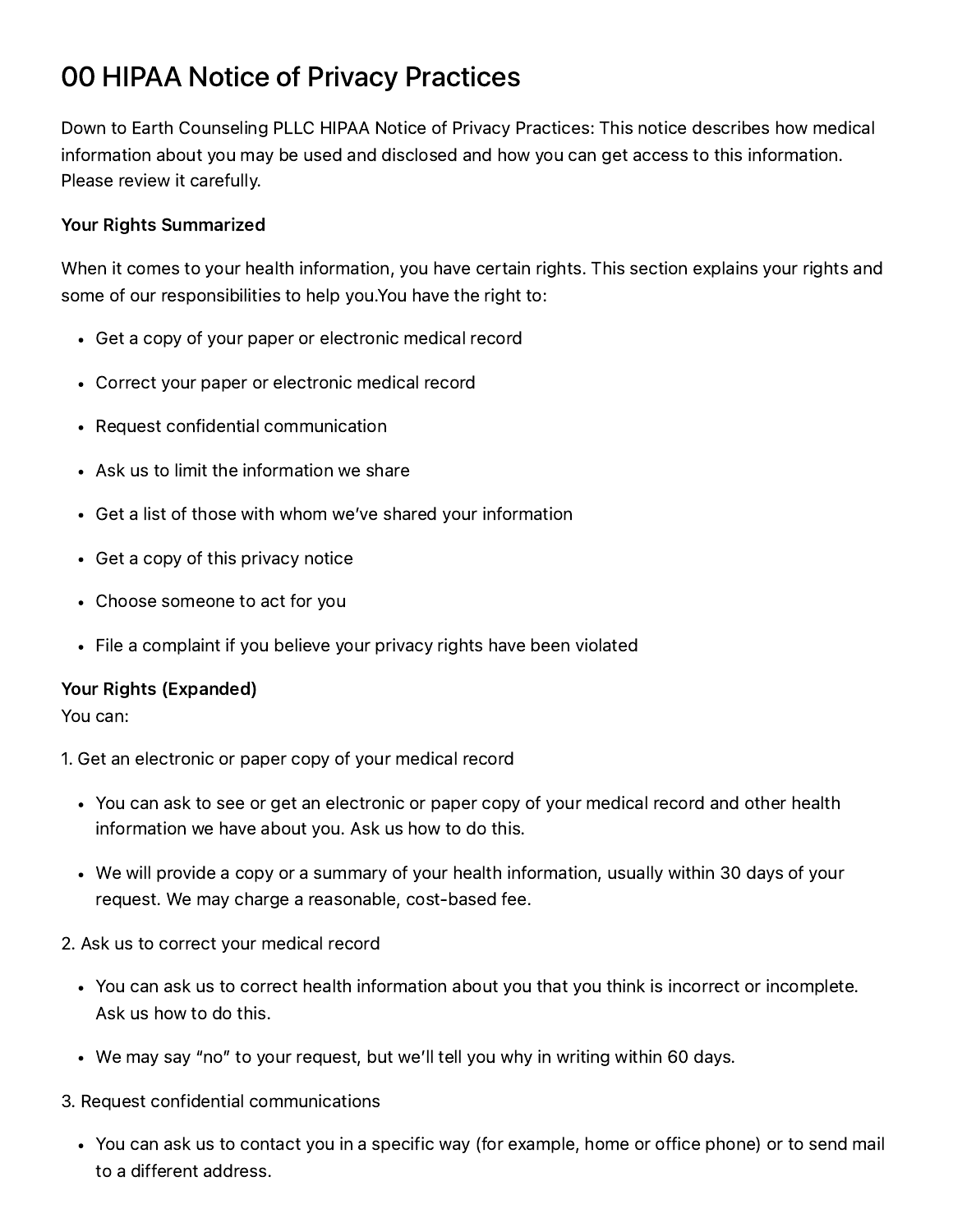We will say "yes" to all reasonable requests.

4. Ask us to limit what we use or share

- You can ask us not to use or share certain health information for treatment, payment, or our operations. We are not required to agree to your request, and we may say "no" if it would affect your care.
- If you pay for a service or health care item out-of-pocket in full, you can ask us not to share that information for the purpose of payment or our operations with your health insurer. We will say "yes" unless a law requires us to share that information.
- 5. Get a list of those with whom we've shared information
	- You can ask for a list (accounting) of the times we've shared your health information for six years prior to the date you ask, who we shared it with, and why.
	- We will include all the disclosures except for those about treatment, payment, and health care operations, and certain other disclosures (such as any you asked us to make). We'll provide one accounting a year for free but will charge a reasonable, cost-based fee if you ask for another one within 12 months.
- 6. Get a copy of this privacy notice
	- You can ask for a paper copy of this notice at any time, even if you have agreed to receive the notice electronically. We will provide you with a paper copy promptly.
- 7. Choose someone to act for you
	- If you have given someone medical power of attorney or if someone is your legal guardian, that person can exercise your rights and make choices about your health information.
	- We will make sure the person has this authority and can act for you before we take any action.

8. File a complaint if you feel your rights are violated

- You can complain if you feel we have violated your rights by contacting us using the information listed below.
- You can file a complaint with the U.S. Department of Health and Human Services Office for Civil Rights by sending a letter to 200 Independence Avenue, S.W., Washington, D.C. 20201, calling 1- 877-696-6775, or visiting www.hhs.gov/ocr/privacy/hipaa/complaints/.
- We will not retaliate against you for filing a complaint.

#### Your Choices

For certain health information, you can tell us your choices about what we share. If you have a clear preference for how we share your information in the situations described below, talk to us. Tell us what you want us to do, and we will follow your instructions. In these cases, you have both the right and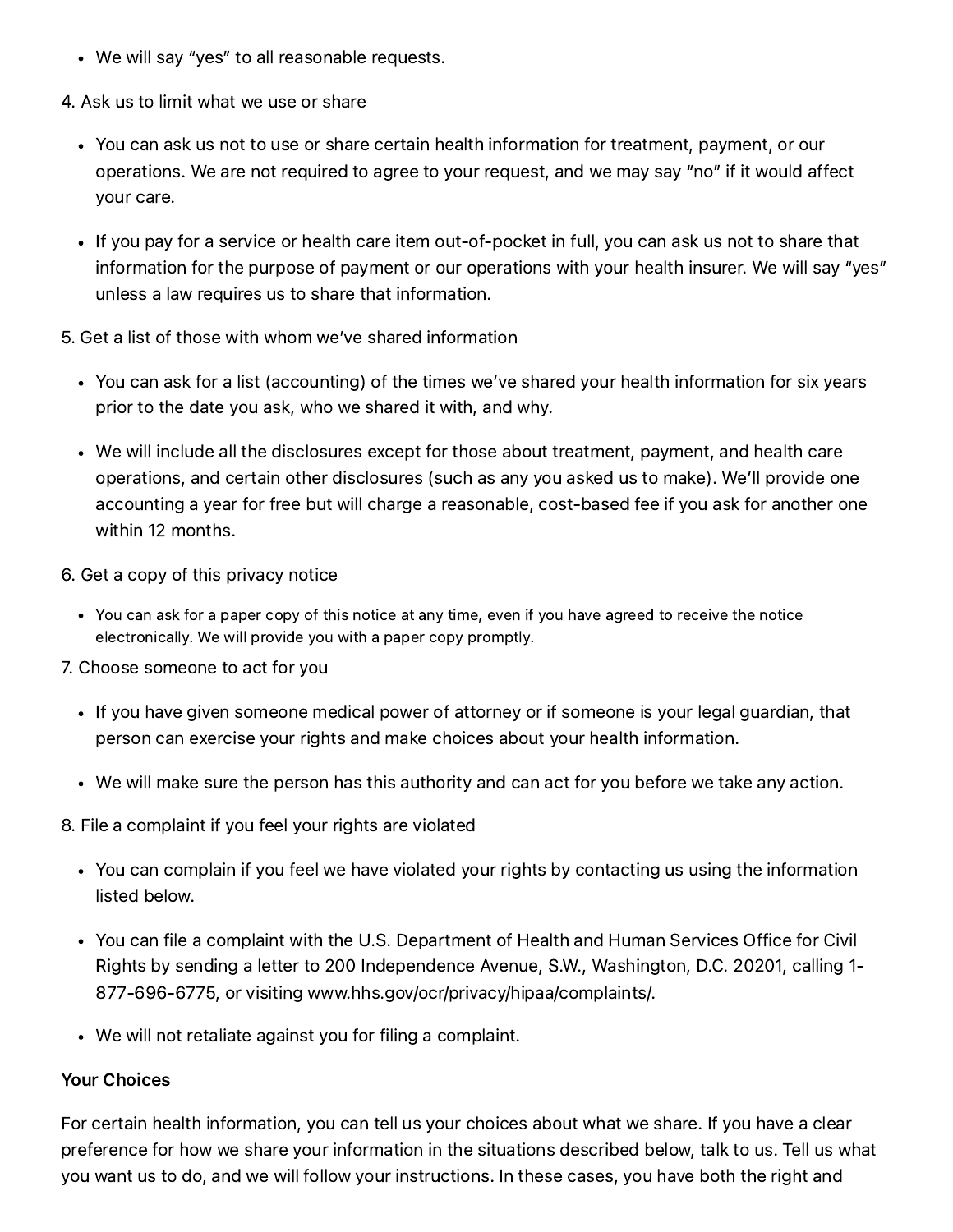choice to tell us to:

- Share information with your family, close friends, or others involved in your care
- Share information in a disaster relief situation

If you are not able to tell us your preference, for example if you are unconscious, we may go ahead and share your information if we believe it is in your best interest. We may also share your information when needed to lessen a serious and imminent threat to health or safety.

We will never sell or use your information for marketing purposes. Regarding most clinical notes, we never share your information unless you give us written permission.

#### Distinction Between Clinical Notes and Psychotherapy Notes

Professional records constitute an important part of the therapy process and help with the continuity of care over time. According to the rules of HIPAA, your consultations are documented in two ways:

- . Clinical notes (required) may include the date of your consultations, your reasons for seeking therapy, diagnosis, therapeutic goals, treatment plan, progress, medical and social history, treatment history, functional status, any past records from other providers, as well as any reports to your insurance carrier
- . Psychotherapy notes (optional), consisting of the specific content or analyses of therapy conversations, how they impact the therapy (including sensitive information that you may reveal that is not required to be included in your clinical record), and notes of your therapist that may assist in treatment. Psychotherapy notes are kept separately from your clinical record in order to maximize privacy and security.

#### Our Uses and Disclosures Summarized

We may use and share your information as we:

- Treat you
- Run our organization
- Bill for your services
- Help with public health and safety issues
- Do research
- Comply with the law
- Respond to organ and tissue donation requests
- Work with a medical examiner or funeral director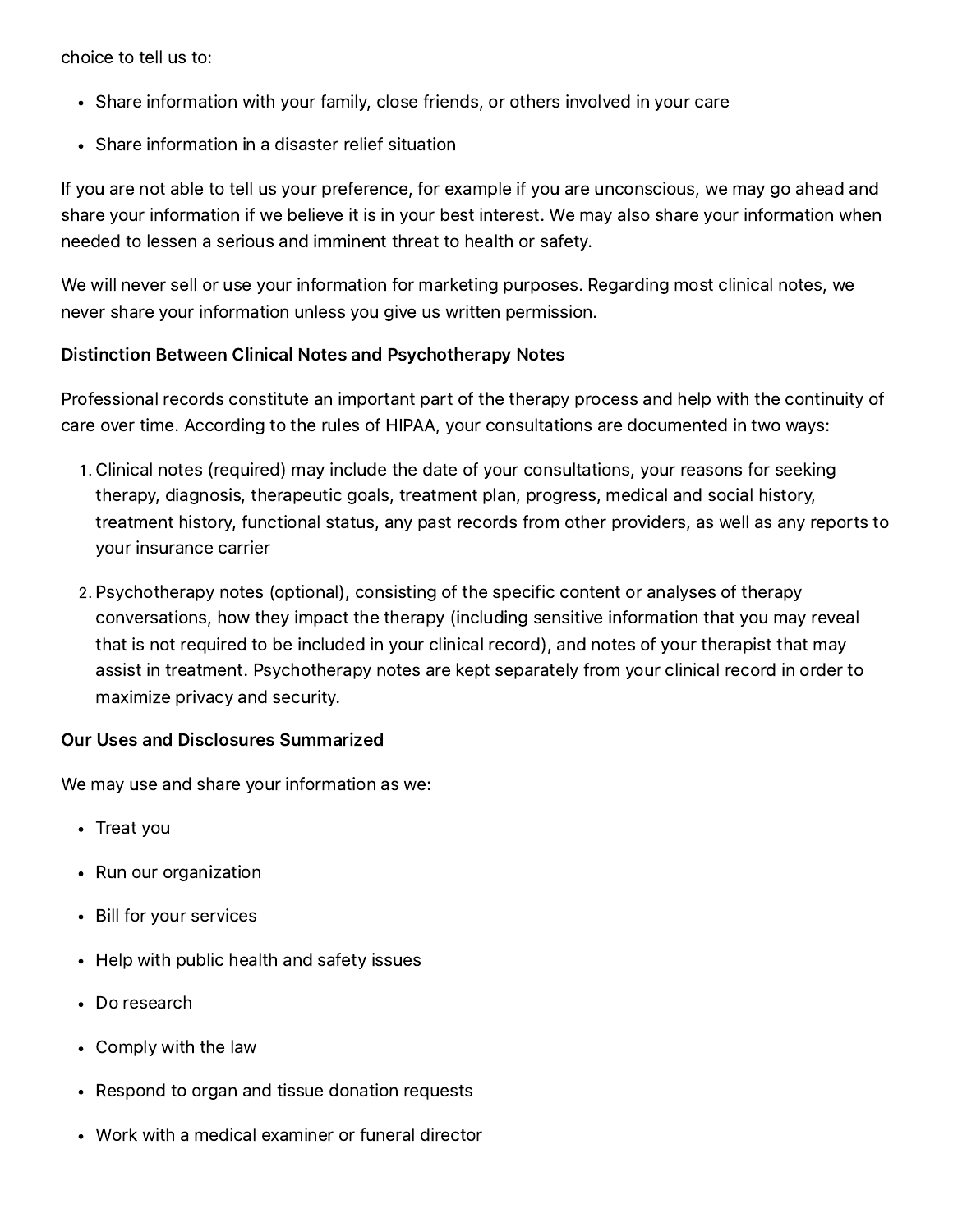- Address workers' compensation, law enforcement, and other government requests
- Respond to lawsuits and legal actions

## Our Uses and Disclosures (Expanded)

We typically use or share your health information to:

- Treat you—we can use your health information and share it with other professionals who are treating you.
- Run our organization—we can use and share your health information to run our practice, improve your care, and contact you when necessary. We may contract with a billing agency, electronic health record service, and/or attorneys to attend to business aspects on an as-needed basis. In this case, there will be a written contract in place with the agency requiring that it maintain the security of your information, in compliance with the rules of HIPAA.
- Bill for your services—we can use and share your health information to bill and get payment from health plans or other entities.

#### How else can we use or share your health information?

We are allowed or required to share your information in other ways – usually in ways that contribute to the public good, such as public health and research. We have to meet many conditions in the law before we can share your information for these purposes. For more information see: www.hhs.gov/ocr/privacy/hipaa/understanding/consumers/index.html.

We can share health information about you for certain situations such as:

- Help with public health and safety issues
- Preventing disease
- Helping with product recalls
- Reporting adverse reactions to medications
- Reporting suspected abuse, neglect, or domestic violence
- Preventing or reducing a serious threat to anyone's health or safety
- For health research
- Comply with the law—we will share information about you if state or federal laws require it, including with the Department of Health and Human Services if it wants to see that we're complying with federal privacy law.
- Respond to organ and tissue donation requests—we can share health information about you with organ procurement organizations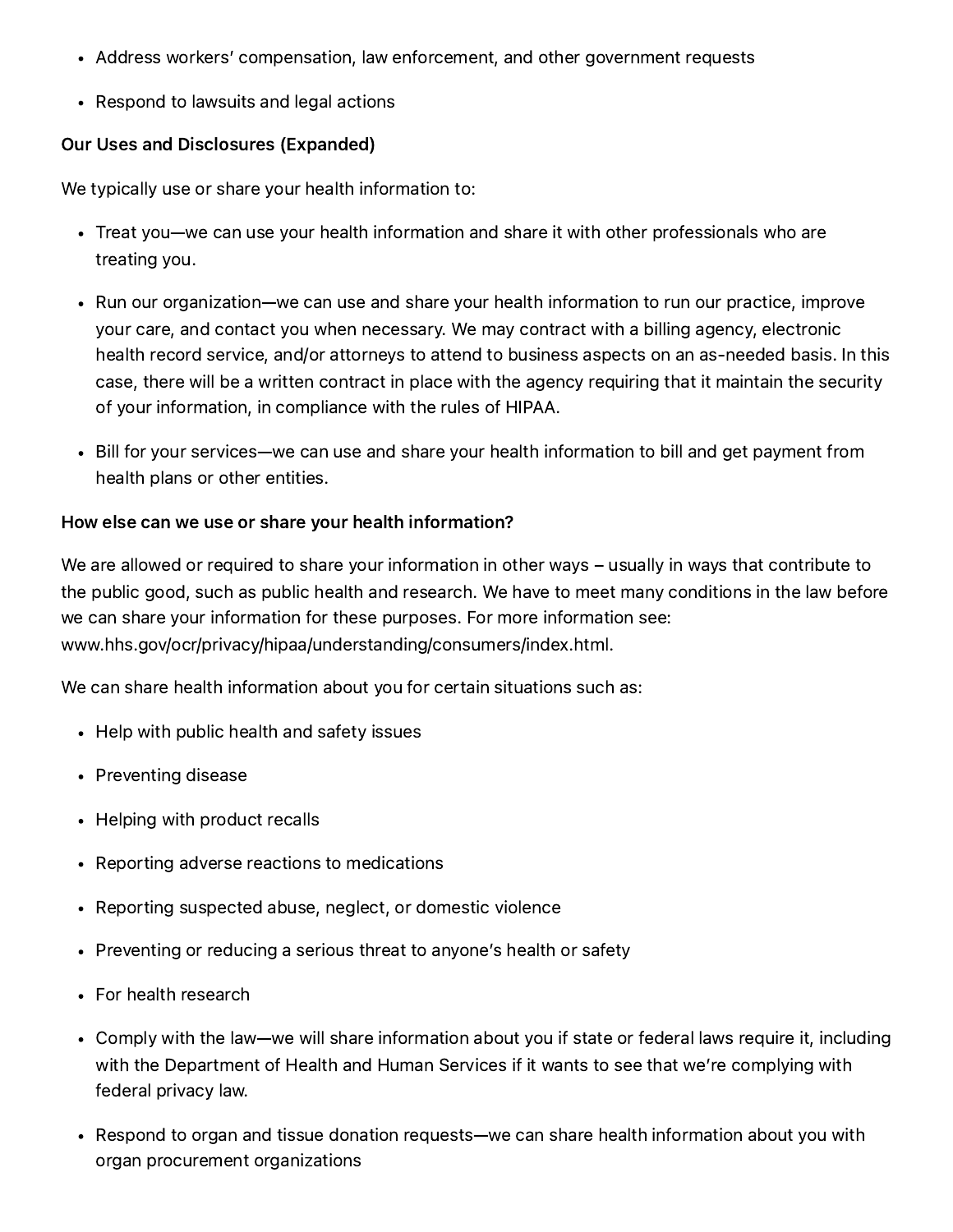- Work with a medical examiner or funeral director—we can share health information with a coroner, medical examiner, or funeral director when an individual dies.
- Address workers' compensation, law enforcement, and other government requests—we can use or share health information about you:
	- For workers' compensation claims
	- For law enforcement purposes or with a law enforcement official
	- With health oversight agencies for activities authorized by law
	- For special government functions such as military, national security, and presidential protective services
- Respond to lawsuits and legal actions—we can share health information about you in response to a court or administrative order, or in response to a subpoena.

#### Our Responsibilities

- We are required by law to maintain the privacy and security of your protected health information.
- We will let you know promptly if a breach occurs that may have compromised the privacy or security of your information.
- We must follow the duties and privacy practices described in this notice and give you a copy of it.
- We will not use or share your information other than as described here unless you tell us we can in writing. If you tell us we can, you may change your mind at any time. Let us know in writing if you change your mind.
- We will keep your protected health information for a minimum of 6 years from your last date of service prior to destroying your records. You will also be notified prior to your records being destroyed.

For more information see: www.hhs.gov/ocr/privacy/hipaa/understanding/consumers/noticepp.html.

#### Changes to the Terms of this Notice

We can change the terms of this notice, and the changes will apply to all information we have about you. The new notice will be available upon request and through our Client Portal.

#### Organization Contact Information

Down to Earth Counseling PLLC

919-443-5018

adam@dtecounseling.com